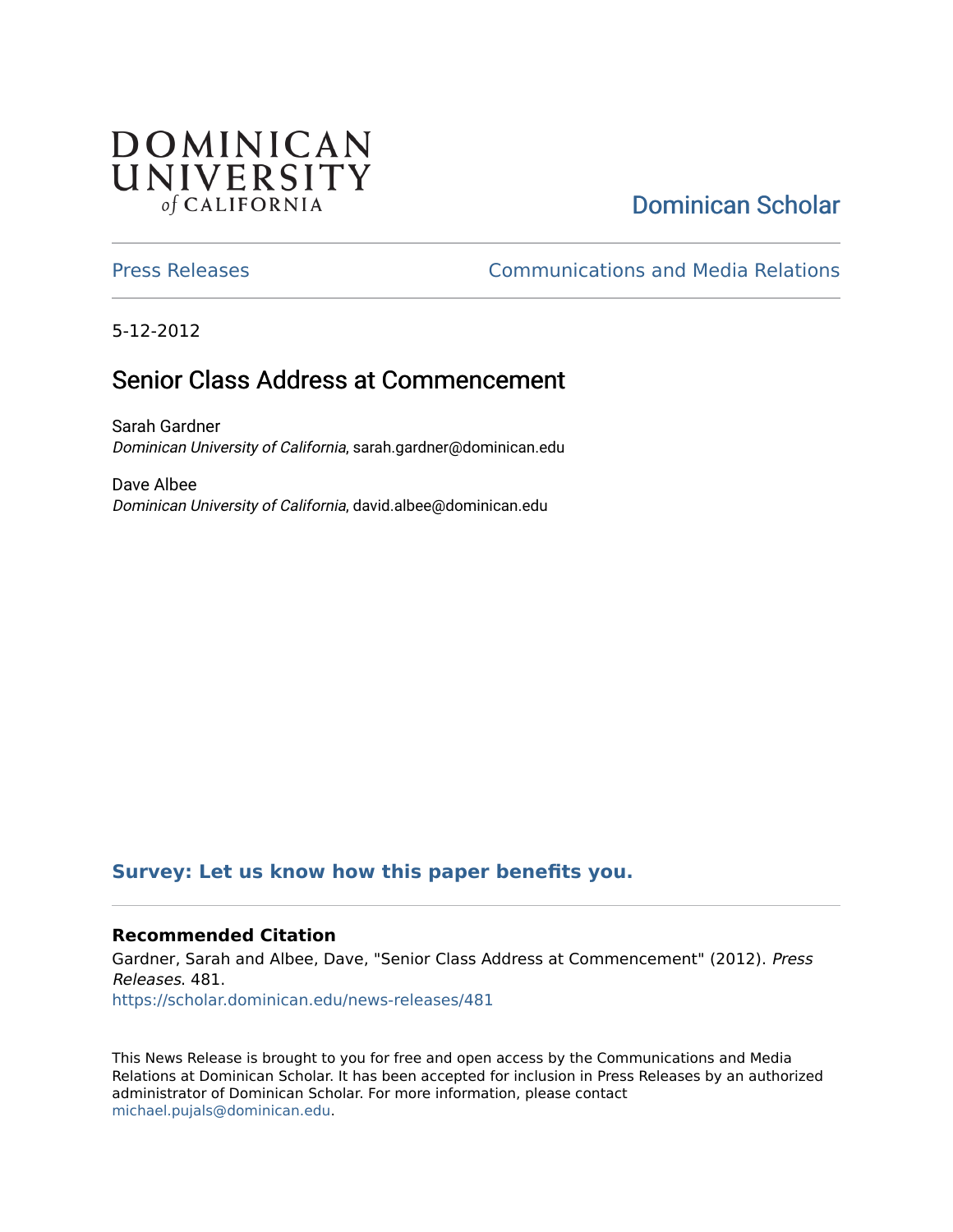### **Senior Class Address at Commencement**

#### **Dominican Park**

*Getting to know you this well wasn't what I intended to do I ended up knowing plenty, sometimes too much about you see we came from different sides of town different towns different states different coasts different countries even from different continents and for four years, we shared the same world in San Rafael one day you probably made a sudden stop, along Grand Ave. before it crosses Locust because two large deer just crossed the road with a baby deer struggling to catch up, and another one, and another one you admired the flutter of a hummingbird's wings, around the Meadowlands lawn and up above with the view of Mt. Tam, you probably saw a hawk gliding against the wind, in a steady place like a sticker, on the wallpaper of a blushing sunset-kissed sky you saw a zap of lightning in your peripherals, while walking towards Alemany Library realizing it was a gorgeous blue jay diving into the bushes you probably avoided the gallery of webs displayed by spiders, on the low branches of the trees leading up to Fanjeaux you encountered a few hares running around, the lawn of Edgehill mansion and squirrel villages on the tall trees you probably scrammed when you heard a buzzing bee, who set out a quest to pollinate the flowers, we now see blooming late in Spring you met a neighborhood cat named Tim, who hangs out near Guzman after your night classes when night turned morning, you probably heard the acapella chants of birds singing gospels to the Earth you've taken hikes around the hills and the fire trail pondering what you would do if you saw a mountain lion and you might've asked yourself: was the admission to the national park included in my tuition fee? this national park of a campus is where we have shared experiences a park of a legacy passed down for us to walk and study in*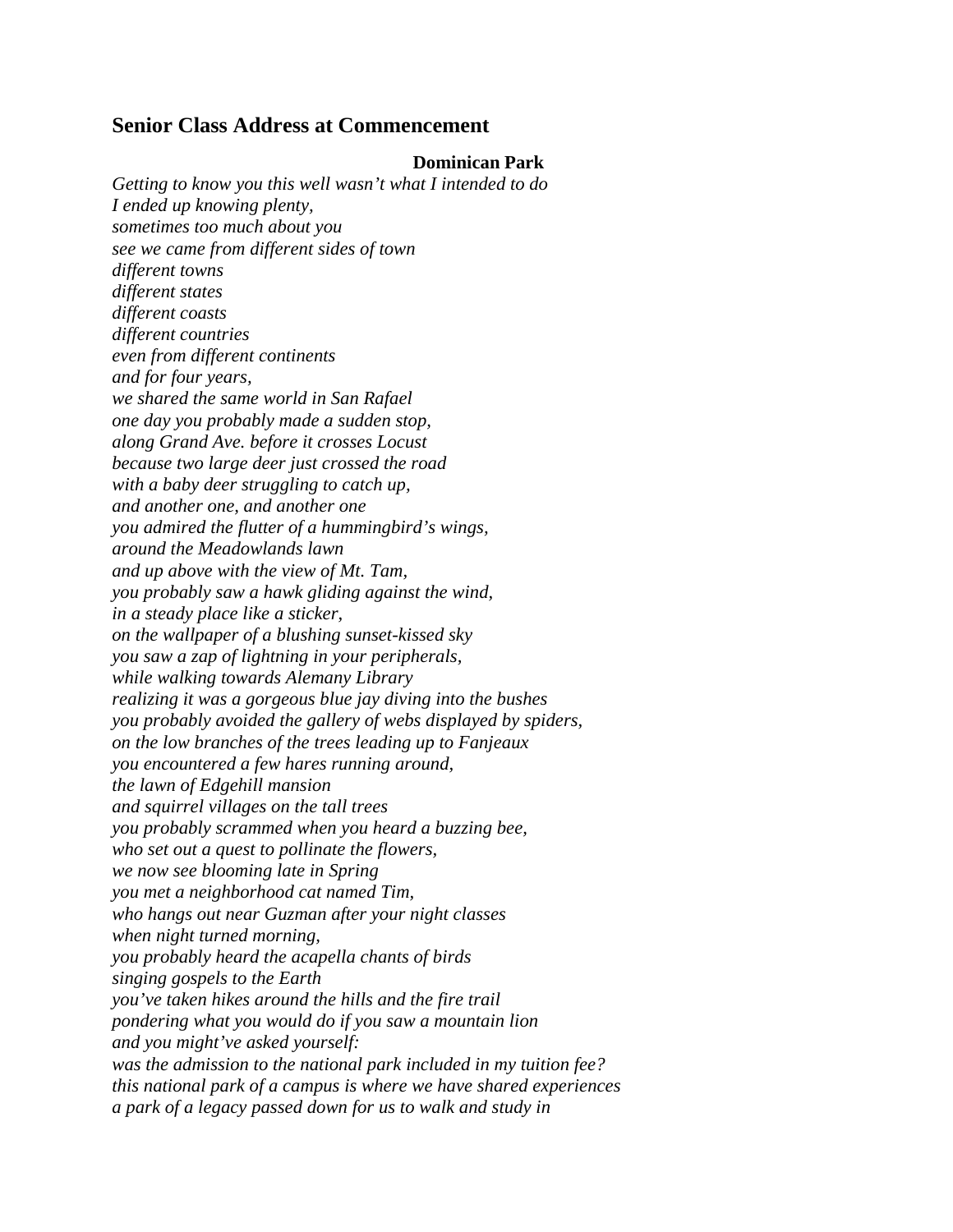*the beauty of our campus is evident but I learned that in our rush to be in time for class, or while we're occupied with projects and personal issues, we sometimes forget this beauty around us because there's too much here to appreciate I'm not just talking about nature and squirrels I'm talking about the beauty of people and how I discovered the little things about you: we came from meeting each other at an icebreaker or a party to playing Rockband and trash-talking with people in online Halo to road tripping down to SoCal to being housemates, even getting evicted we've crashed each others' couches and shared countless laughs that we couldn't duplicate I noticed you grow as an artist I still remember the work you displayed in the library we learned music together as a tight-knit group you broke out of your shell when you performed in Soul Candy it wasn't your time to get your Bachelor's then with a little more traveling, experience, and struggle, you've come back to school for your degree and shared insights from a generation before me you taught me that there's no shame in enrolling later taught me that we are learners in and out of school that we are lifelong students and teachers you showed me what it meant to master a complex piece watching you perform it is like you were simply going to sleep like the art form is your bed and all you needed to do was to sink into it so effortless, people don't know how much sweat you poured behind the scenes, in order to deliver with such brilliance you always kept it real and though insecurities and jealousy can throw javelins, of judgments and rumors your way, you had a castle of confidence positive energy like water, flowed through the moat surrounding you and only respect could enter your gates because you treated everyone like a queen and a king so you deserved to be treated the same way you're a force of positivity and respect on our campus, no matter what they say when the music played, I knew you would bring it*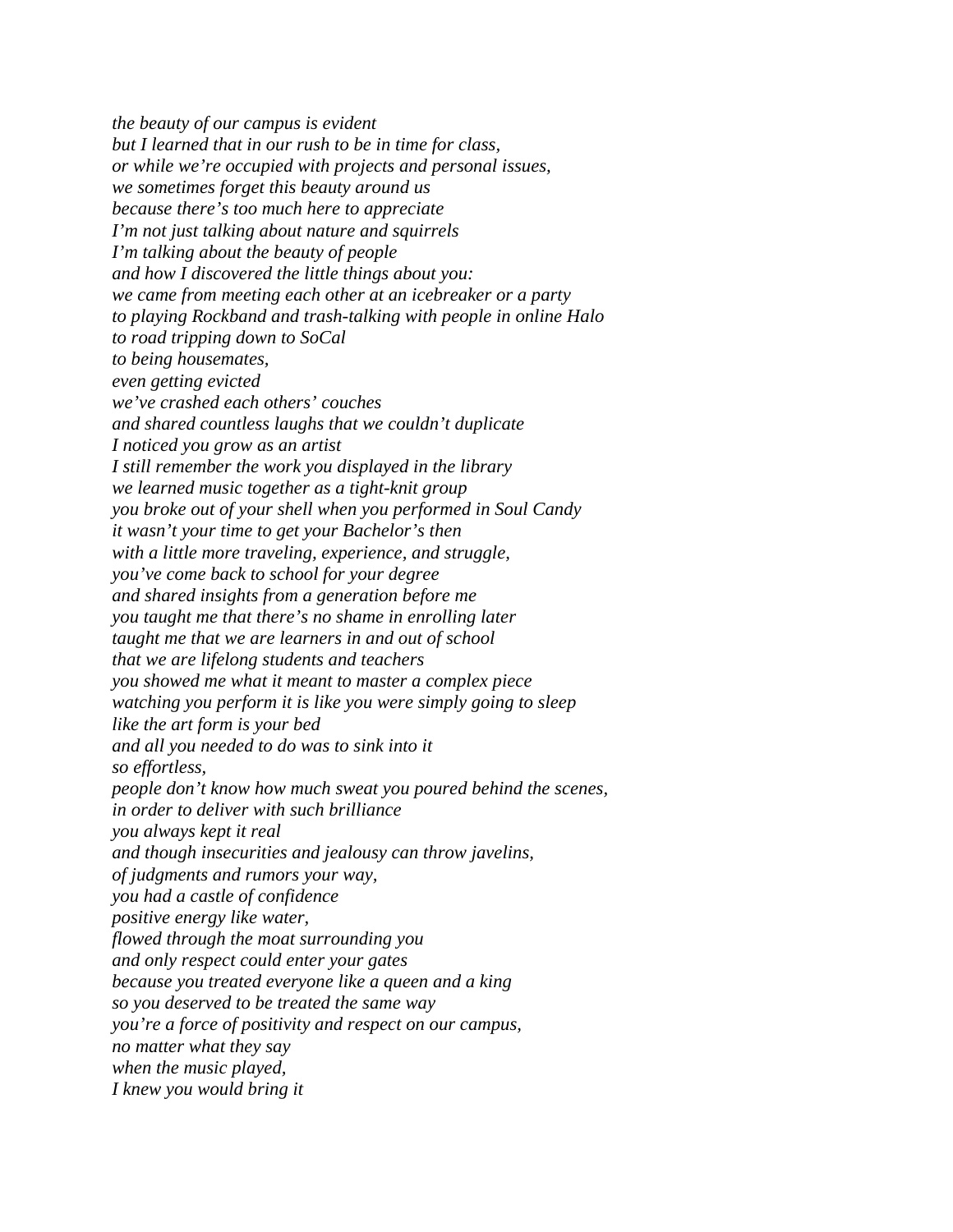*matter fact you would bring it even before the music played because you told me that everything was dance from our pulse, to our breath, to our walk as a carrier of light, you're a poet of kinetics from the flick of your finger, the passion in your eyes, to the tips of your toes so in everything I do, I've made it a point to dance with such commitment as you I've witnessed you become a leader we started a student association together created events that became new Dominican traditions built a family through our need to rediscover our cultural heritage you were an RA, in ASDU you took initiative when many just complained we opened up to each other in LeaderShape discussed philosophy, politics, covered stories and shared our writings with each other we studied abroad together and became lost in a new world we seized the spirit of our new places traveled and wished we could bring it all home from then, we were homesick between multiple places you told me about your stories from NCUR the researches you conducted the labs you interned for and how meaningful your work has become for you your life was fulfilled when you opened up a child's confidence when you taught someone how to walk again when you cured another of their maladies, with medications, therapy and noble intentions when you made relationships in the office, the classroom, the hospital, the field when your patient held on to you until their last breath of life, as they finally rested their eyes thankful, to know that you were with them, until the end I would often come across, the oh so glorious smell of your sweaty lacrosse gear, on my way to open-gym you told me about your sports tournaments in Hawaii representing the Penguins the toughest, most rugged mascot in the NCAA ok well maybe not rugged, but the coolest*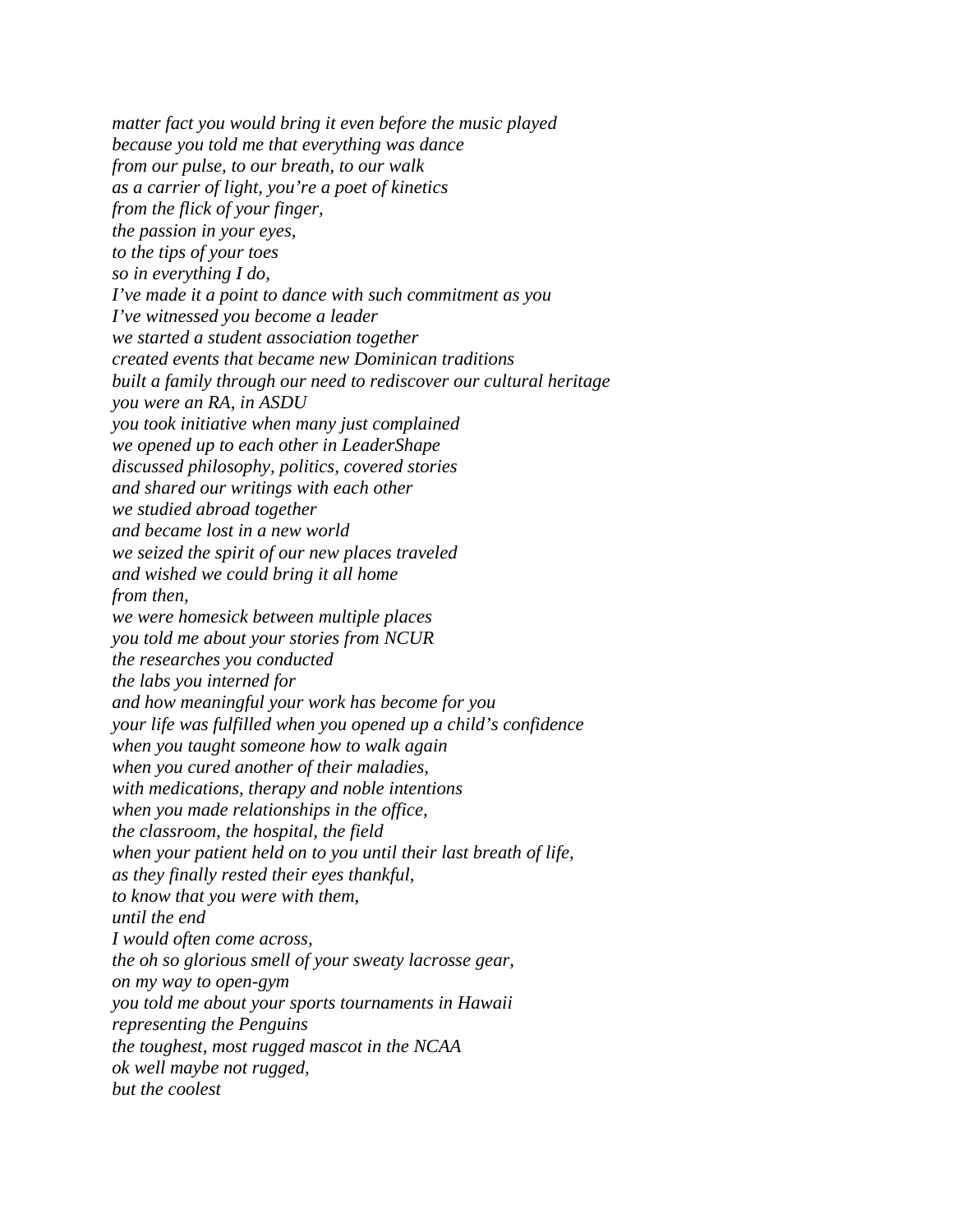*you told me how much it meant for you to work as a nurse in Uganda to acknowledge the privilege you've been granted here and apply your work where it matters the most in places where each drop of water is a diamond where poverty and smiles coexist where the little things are celebrated where a few minutes, a few cents, just a bit more love and care, saved a life and you wondered why our human greed has denied others of this that their simple needs are sacrificed by our first-world indulgence for luxury and extravagance we've seen each other wear multiple uniforms and hats witnessed each others' success as well as mistakes we spent all-nighters together because ninety-percent of the time, we didn't pace our selves well enough to sleep right our cram of studies included countless Jack-in-the-Box runs even Sol Food, if we had the money to spend but in the end, we got it together hence why we're here we had differences, and lost friendships and when it comes to the problems of the world, with poverty, social and political injustices, war and the damages on our environment, everyone has their own way of seeing things, with opinions on how these things are to be addressed but each day, with our differences of where we're from, we saw how much we had in common in this Dominican park where we sometimes shared fourteen meals together in a week with a chance to say hi to each other at least thrice in one day and knew each other on a first-name basis or by nicknames and inside jokes we saw each other as human beings like our selves no matter how distant our upbringing, how varying our personality, how clear the color line, how established the gender role, how imbalanced the class, how long the generation gap, how conflicting the belief, and how alienating the culture getting to know you this well wasn't what I intended to do but being with you throughout college was the greatest experience, I could ask for I learned about you in profound ways there is much more about you than I first thought*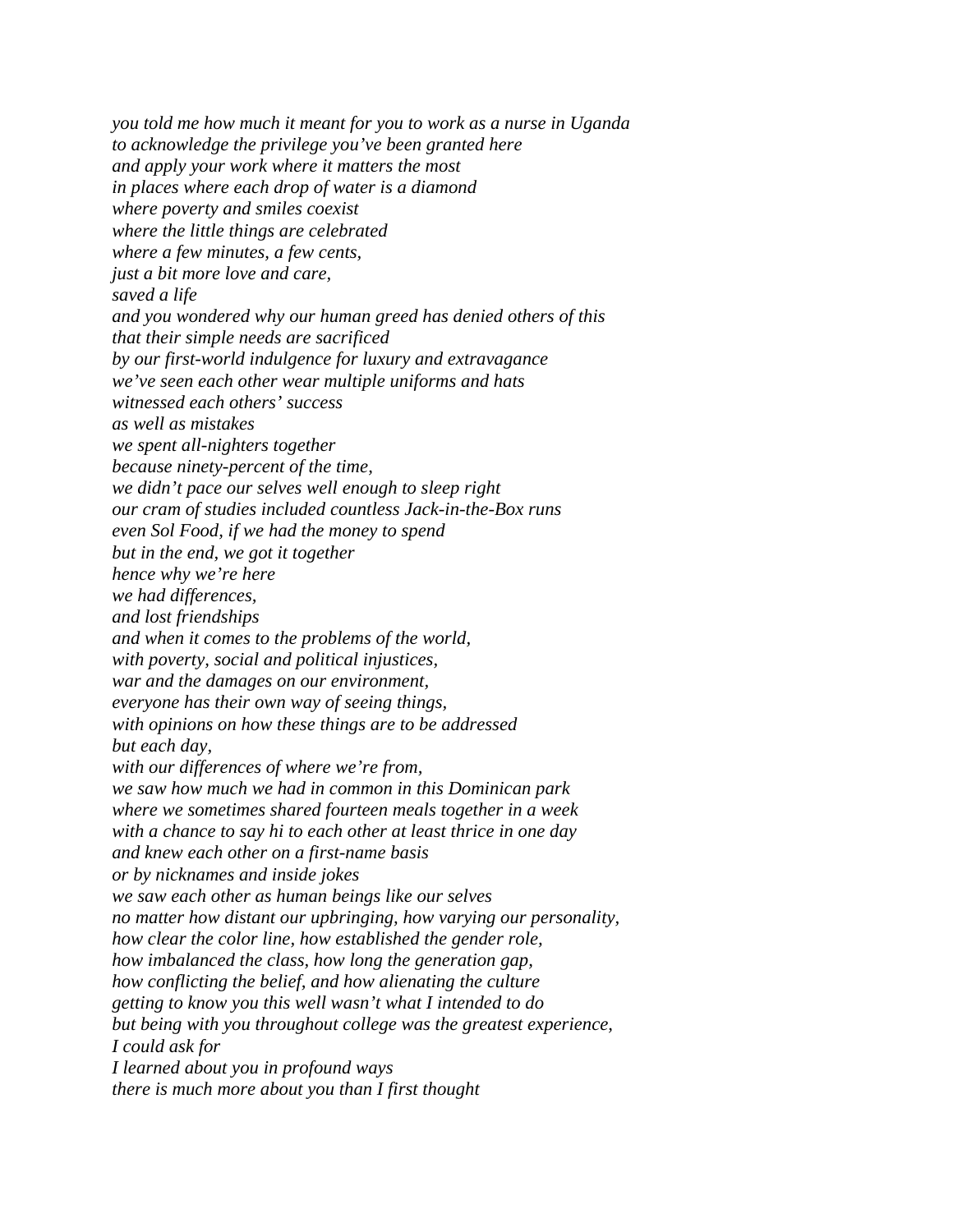*and you taught me much about my self, beyond the superficial armor I chose to wear coming in and this is what makes our experience special an eye-opening experience that many people may never have an eye-opening experience that reminds us to keep our eyes open because life is so large and complex, our bubble of a world in this park is the tip of the iceberg so as Penguins, let's swim and march to new lands like the Dominican Sisters who wore Habits and chartered this college, with merely a vision, commitment to serve, scarce resources, and the ability to bake delicious cookies one person who comes from a different world is merely a portal, to what else we're missing before we explore these portals, we can't miss out on due recognition: let us thank our wonderful administration, and the legacy that the Dominican Sisters have left us, for having a vision that we were nurtured in let us thank our faculty: from the school of Business and Leadership Education and Counseling Psychology Health and Natural Sciences my school - Arts, Humanities and Social Sciences Service-Learning, the Pathways programs and all other programs we can all go on about our favorite professors I have many great things to say about them, except it would be unfair for me to do so if only I could share let's thank the office of Student Life, Campus Ministry, our career and internship offices, and alumni relations for bringing our Dominican experiences full-circle by sharing Dominican traditions, staying true to its ideals, keeping us bonded and included in the community let's thank them in advance, as they keep us connected to our Alma Mater and help determine our future paths let's thank the great workers, the staff and facilities crews who do the work we take for granted they prepare to work at dusk, in the night, and at dawn so that we can study and enjoy this place during the day last but not least, let's thank our families our mothers (hi Mom!), our fathers, our parental figures,*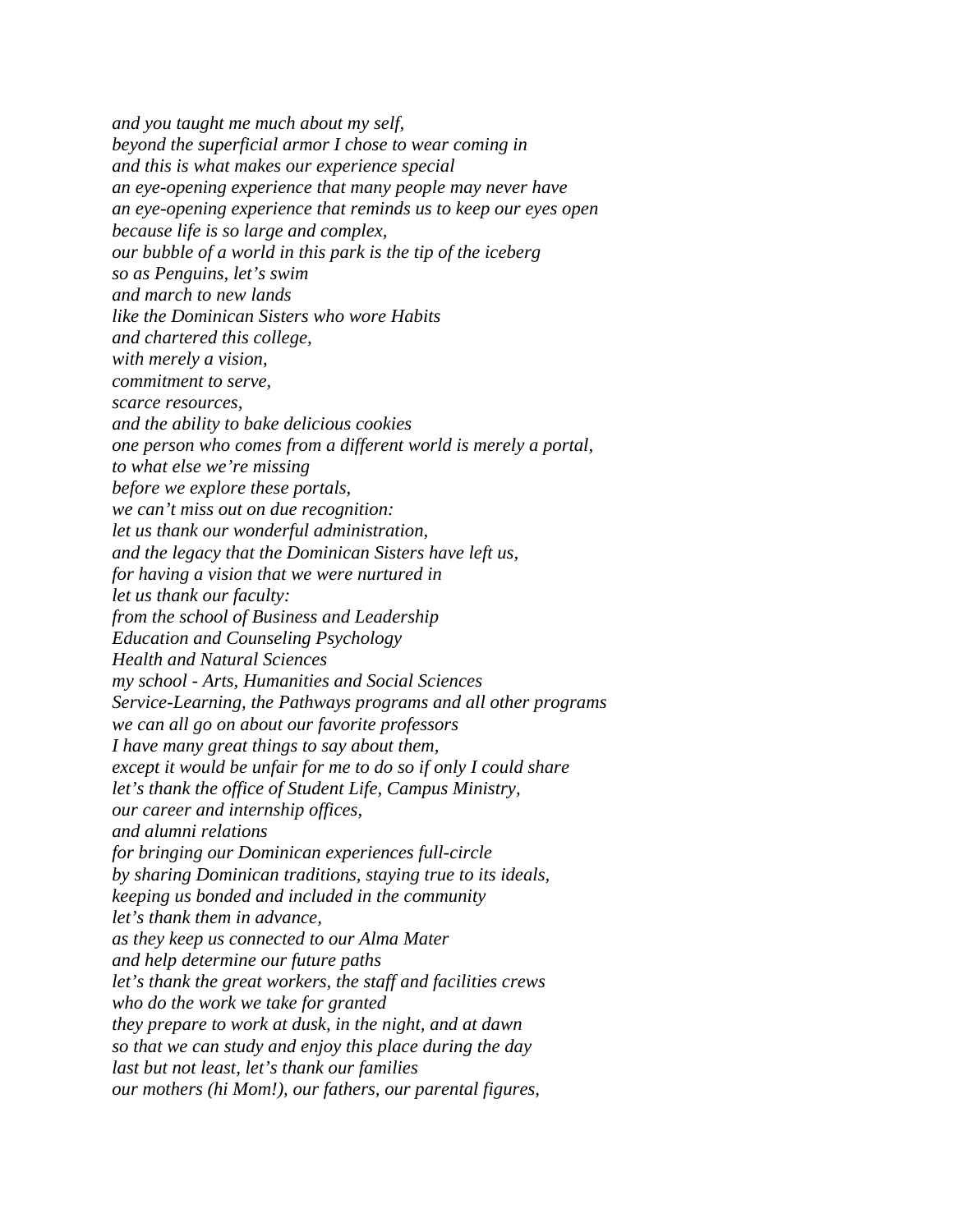*our children, our siblings, our best friends, our relatives, our mentors, our community from our hometown through the ups and downs, we can't count how many times they've been there for us they're the most meaningful relationship we will ever have let's remember all that we have here close your eyes take a deep breath and inhale all the life you can exhale a future of endless possibilities feel the touch of the souls of your loved ones those who are here and those who are far away open your eyes look at the sky and remember the dreams, of our loved ones who have passed away right now I'm thinking about my Pops this prayer is dedicated to them to Jordan Fromm to Beto Hernandez to Johnathan Maloney, his wife, their two children, and Steven Culbertson may our work come to life through the seeds of their souls and dreams as they rest in power within our hearts pumping life to the palms of our hands, and the arches of our feet yes, our life's work leads to endless possibilities I'm looking forward to a time when I call you, about your research and the work you did to ask if you are interested on collaborating on a project if you want to start a business with me if I could send my niece and nephew to your clinic or your school when I could ask about our reunion or if we could simply hang out, get a few drinks and some crack jokes let's stay in touch because truly, all we have at the end of the day is our vision, our story, and each other may the world be our Dominican park where we learn in similar ways as we did here may we bring souvenirs from our travels back to our communities may we be humbled in awe of how great life is, how little we actually are*